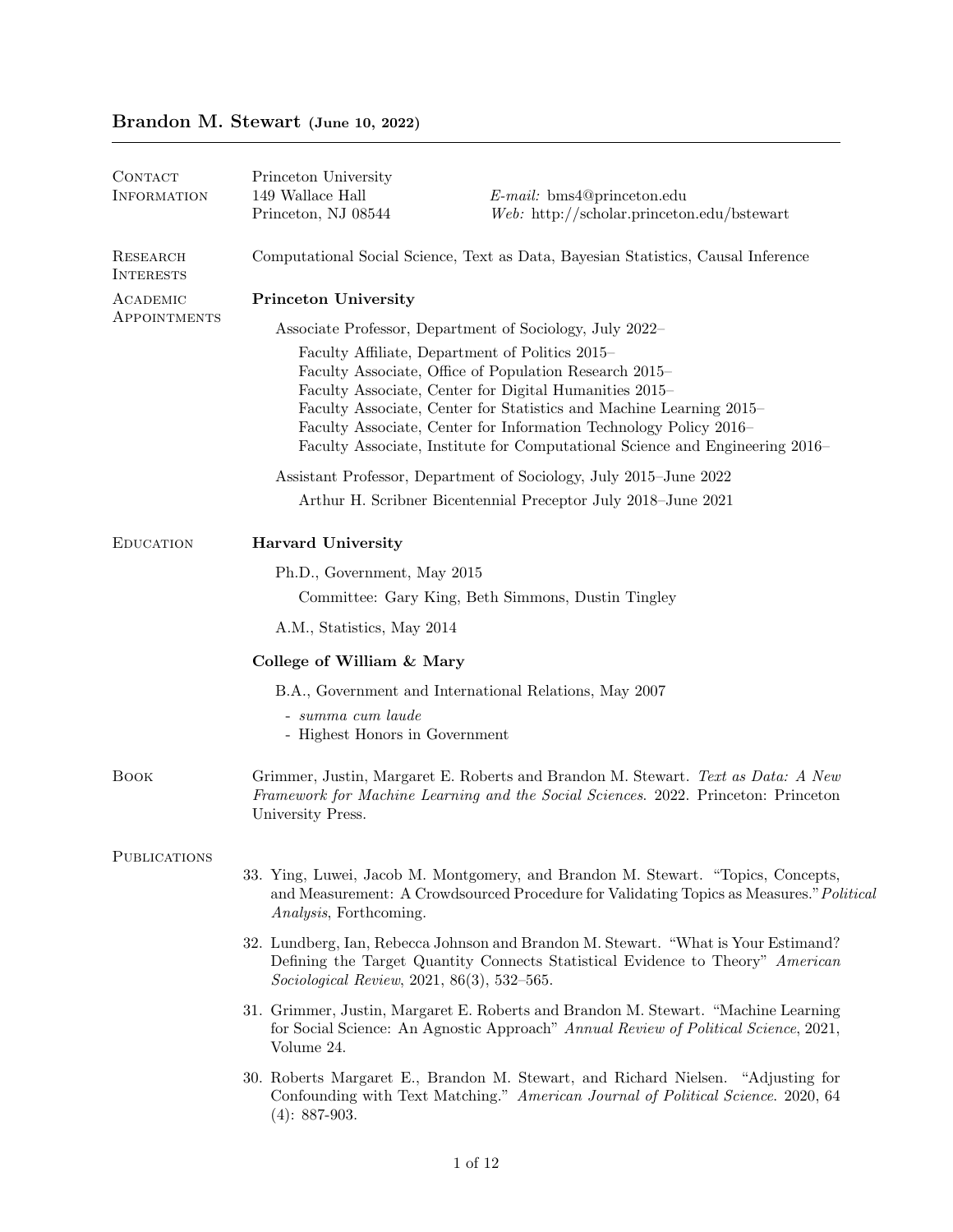- 29. Fragile Families Challenge Team. "Measuring the predictability of life outcomes with a scientific mass collaboration." Proceedings of the National Academy of Sciences, March 2020. - Author contribution statement: "M.J.S., I.L., A.T.K., J.B.-G., B.E.E., M.H., K.L., A.N., B.M.S., D.J.W., and S. McLanahan designed research"
- 28. Lundberg, Ian and Brandon M. Stewart. "Comment: Summarizing income mobility with multiple smooth quantiles instead of parameterized means." Sociological Methodology, 2020, 50:96-111.
- 27. de Marchi, Scott and Brandon M. Stewart. "Wrestling with complexity in computational social science: theory, estimation, and representation." In SAGE Handbook of Research Methods in Political Science and International Relations. SAGE, 2020.
- 26. Roberts, Margaret E., Brandon M. Stewart, Dustin Tingley. ["stm: R Package for](https://github.com/bstewart/stm/blob/master/vignettes/stmVignette.pdf?raw=true) [Structural Topic Models.](https://github.com/bstewart/stm/blob/master/vignettes/stmVignette.pdf?raw=true)" Journal of Statistical Software. 2019, 91(2), 1–40.
- 25. Horowitz, Michael, Brandon M. Stewart, Dustin Tingley, Michael Bishop, Laura Resnick Samotin, Margaret E. Roberts, Welton Chang, Barbara Mellers and Phil Tetlock. "What Makes Foreign Policy Teams Tick: Explaining Variation in Group Performance At Geopolitical Forecasting" Journal of Politics. 2019, 81(4), 1388-1404.
- 24. Yeomans, Mike, Alex Kindel, Kimia Mavon, Justin Reich, Brandon M. Stewart and Dustin Tingley. "Engagement Across Political Differences in Massive Open Online Courses." International Journal of Artificial Intelligence in Education. 2018, 28(4), 553-589.
- 23. Chaney, Allison J.B., Brandon M. Stewart and Barbara E. Engelhardt. "How Algorithmic Confounding in Recommendation Systems Increases Homogeneity and Decreases Utility." In Twelfth ACM Conference on Recommender Systems (RecSys '18). 2018.
- 22. Khodak, Mikhail, Nikunj Saunshi, Yingyu Liang, Tengyu Ma, Brandon M. Stewart, and Sanjeev Arora. ["A La Carte Embedding: Cheap but Effective Induction](https://arxiv.org/abs/1805.05388) [of Semantic Feature Vectors.](https://arxiv.org/abs/1805.05388)" In Proceedings of the Association of Computational Linguistics. 2018.
	- Selected for Oral Presentation
- 21. Simmons, Beth A., Paulette Lloyd, Brandon M. Stewart. "The Global Diffusion of Law: Transnational Crime and the Case of Human Trafficking." International Organization. 2018; 72(2) 249-281.
- 20. Kindel Alex, Mike Yeomans, Justin Reich, Brandon M. Stewart and Dustin Tingley. "Discourse: MOOC Discussion Forum Analysis at Scale", in Proceedings of the Fourth (2017) ACM Conference on Learning @ Scale.; 2017 :141-142.
- 19. Roberts, Margaret E., Brandon M. Stewart, Edoardo M. Airoldi. ["A topic model for](http://scholar.princeton.edu/sites/default/files/bstewart/files/a_model_of_text_for_experimentation_in_the_social_sciences.pdf) [experimentation in the social sciences.](http://scholar.princeton.edu/sites/default/files/bstewart/files/a_model_of_text_for_experimentation_in_the_social_sciences.pdf)" Journal of the American Statistical Association. 2016; 111(515): 988-1003.
- 18. Reich, Justin, Brandon M. Stewart, Kimia Mavon, and Dustin Tingley. ["The Civic](http://scholar.princeton.edu/sites/default/files/bstewart/files/civicmooc.pdf) [Mission of MOOCs: Measuring Engagement across Political Differences in Forums.](http://scholar.princeton.edu/sites/default/files/bstewart/files/civicmooc.pdf) Proceedings of the Third (2016) ACM Conference on Learning @ Scale. 2016: 1-10. - Best Paper Award for Conference
- 17. Roberts, Margaret E., Brandon M. Stewart, Dustin Tingley. ["Navigating the Local](http://scholar.princeton.edu/files/dtingley/files/multimod.pdf) [Modes of Big Data: The Case of Topic Models"](http://scholar.princeton.edu/files/dtingley/files/multimod.pdf) In Computational Social Science: Discovery and Prediction. Cambridge University Press. 2016.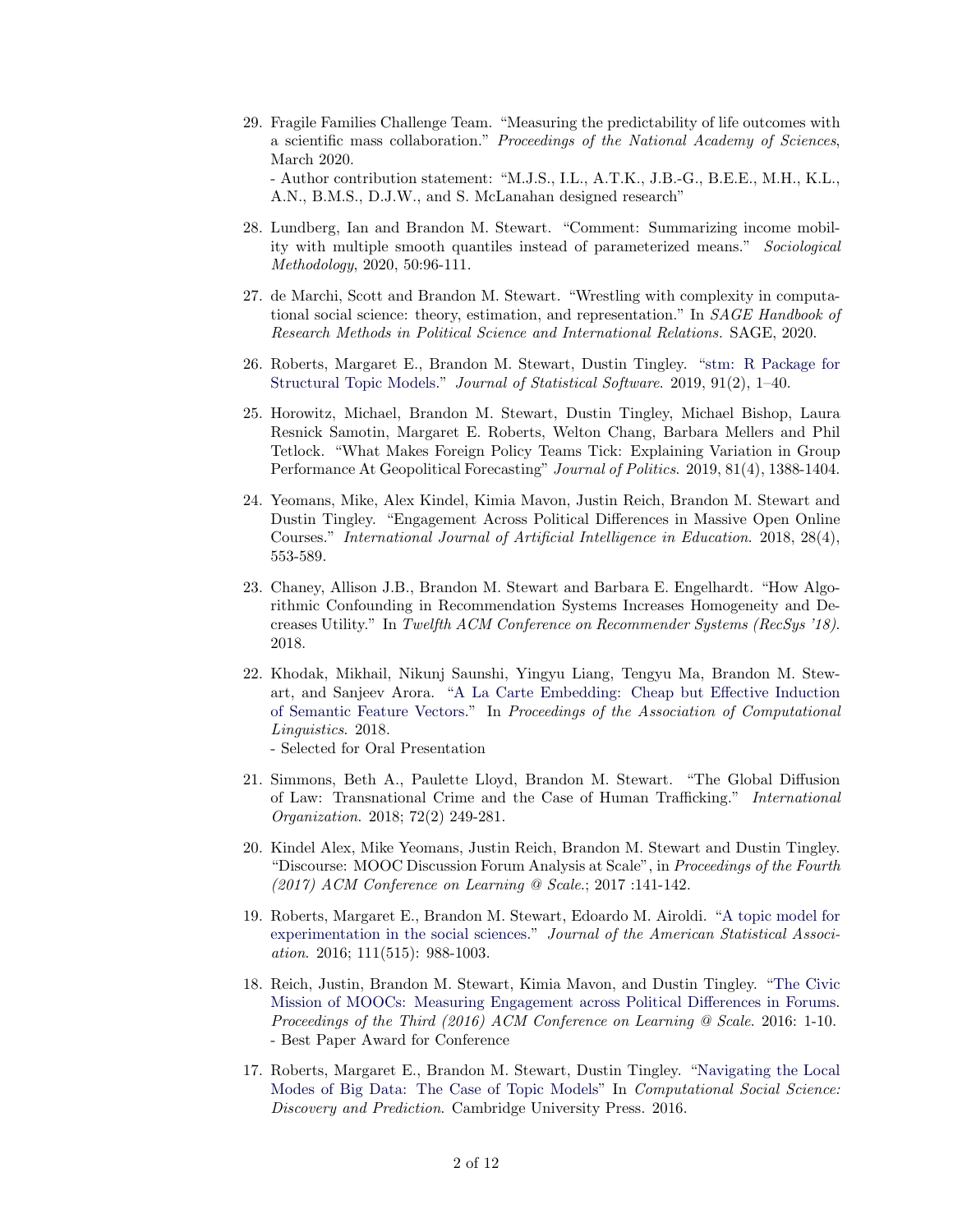- 16. Reich, Justin, Dustin Tingley, Jetson Leder-Luis, Margaret E. Roberts, Brandon M. Stewart. ["Computer Assisted Reading and Discovery for Student Generated Text in](http://scholar.princeton.edu/sites/default/files/bstewart/files/4138-19512-1-pb.pdf) [Massive Open Online Courses.](http://scholar.princeton.edu/sites/default/files/bstewart/files/4138-19512-1-pb.pdf)"Journal of Learning Analytics. 2015; 2(1) 156-184
- 15. Lucas, Christopher, Richard Nielsen, Margaret E. Roberts, Brandon M. Stewart, Dustin Tingley. ["Computer assisted text analysis for comparative politics.](http://scholar.princeton.edu/files/dtingley/files/comparativepoliticstext.pdf)" Political Analysis. 2015; 23(2): 254-277.
	- Included in Political Analysis virtual issue on Online Research Methods
	- Reprinted in Advances in Political Methodology 2017 Edited by Robert J. Franzese
- 14. Chuang, Jason, Margaret Roberts, Brandon Stewart, Rebecca Weiss, Dustin Tingley, Justin Grimmer and Jeffrey Heer. "TopicCheck: Interactive Alignment for Assessing Topic Model Stability" North American Chapter of the Association for Computational Linguistics – Human Language Technologies (NAACL HLT). 2015.
- 13. Romney, David, Brandon M. Stewart, and Dustin Tingley. "Plain Text: Transparency in the Acquisition, Analysis, and Access Stages of the Computer-assisted Analysis of Texts." Qualitative and Multi-Method Research. 2015; 13(1): 32-37.
- 12. Roberts, Margaret E., Brandon M. Stewart, Dustin Tingley, Christopher Lucas, Jetson Leder-Luis, Shana Gadarian, Bethany Albertson and David Rand. ["Structural](http://scholar.princeton.edu/files/bstewart/files/topicmodelsopenendedexperiments_0.pdf) [topic models for open-ended survey responses."](http://scholar.princeton.edu/files/bstewart/files/topicmodelsopenendedexperiments_0.pdf) American Journal of Political Science. 2014; 58(4): 1064-1082.
	- Awarded Gosnell Prize for Excellence in Political Methodology
- 11. Chuang, Jason, John D. Wilkerson, Rebecca Weiss, Dustin Tingley, Brandon M. Stewart, Margaret E. Roberts, Forough Poursabzi-Sangdeh, Justin Grimmer, Leah Findlater, Jordan Boyd-Graber and Jeff Heer. "Computer-Assisted Content Analysis: Topic Models for Exploring Multiple Subjective Interpretations." Advances in Neural Information Processing Systems Workshop on Human-Propelled Machine Learning. 2014.
- 10. Roberts, Margaret E, Brandon M. Stewart, Dustin Tingley and Edoardo M. Airoldi ["The Structural Topic Model and Applied Social Science.](http://scholar.princeton.edu/files/bstewart/files/stmnips2013.pdf)" Advances in Neural Information Processing Systems Workshop on Topic Models: Computation, Application, and Evaluation. 2013.
	- Selected for Oral Presentation.
- 9. Zhukov, Yuri M. and Brandon M. Stewart ["Choosing Your Neighbors: Networks](http://scholar.princeton.edu/files/bstewart/files/zhukovstewart_isq.pdf) [of Diffusion in International Relations.](http://scholar.princeton.edu/files/bstewart/files/zhukovstewart_isq.pdf)" International Studies Quarterly. 2013; 57(2):271-287.
- 8. Grimmer, Justin and Brandon M. Stewart. ["Text as Data: The Promise and Pitfalls](http://scholar.princeton.edu/files/bstewart/files/tad2.pdf) [of Automatic Content Analysis Methods for Political Texts.](http://scholar.princeton.edu/files/bstewart/files/tad2.pdf)" Political Analysis. 2013; 21(3):267-297.
	- Political Analysis Editor's Choice Award
	- Reprinted in Advances in Political Methodology 2017 Edited by Robert J. Franzese
- 7. O'Connor, Brendan, Brandon M. Stewart, and Noah A. Smith. ["Learning to Extract](http://scholar.princeton.edu/files/bstewart/files/oconnorstewartsmith.irevents.acl2013.pdf) [International Relations from Political Context.](http://scholar.princeton.edu/files/bstewart/files/oconnorstewartsmith.irevents.acl2013.pdf)" In Proceedings of the Association of Computational Linguistics. 2013.
- 6. Andersen, Judith Pizarro, Roxane Silver, Brandon M. Stewart, Billie Koperwas, and Clemens Kirschbaum. ["Psychological and Physiological Responses following Re](http://scholar.princeton.edu/files/bstewart/files/andersenetal2013.pdf)[peated Peer Death.](http://scholar.princeton.edu/files/bstewart/files/andersenetal2013.pdf)" PLoS ONE. 2013; 8(9): e75881.
- 5. Lloyd, Paulette, Simmons Beth and Stewart Brandon M. ["Combating Transnational](http://scholar.harvard.edu/files/bsimmons/files/lloyd_simmons_stewart_-_hiil.pdf) [Crime: The Role of Learning and Norm Diffusion in the Current Rule of Law Wave.](http://scholar.harvard.edu/files/bsimmons/files/lloyd_simmons_stewart_-_hiil.pdf)"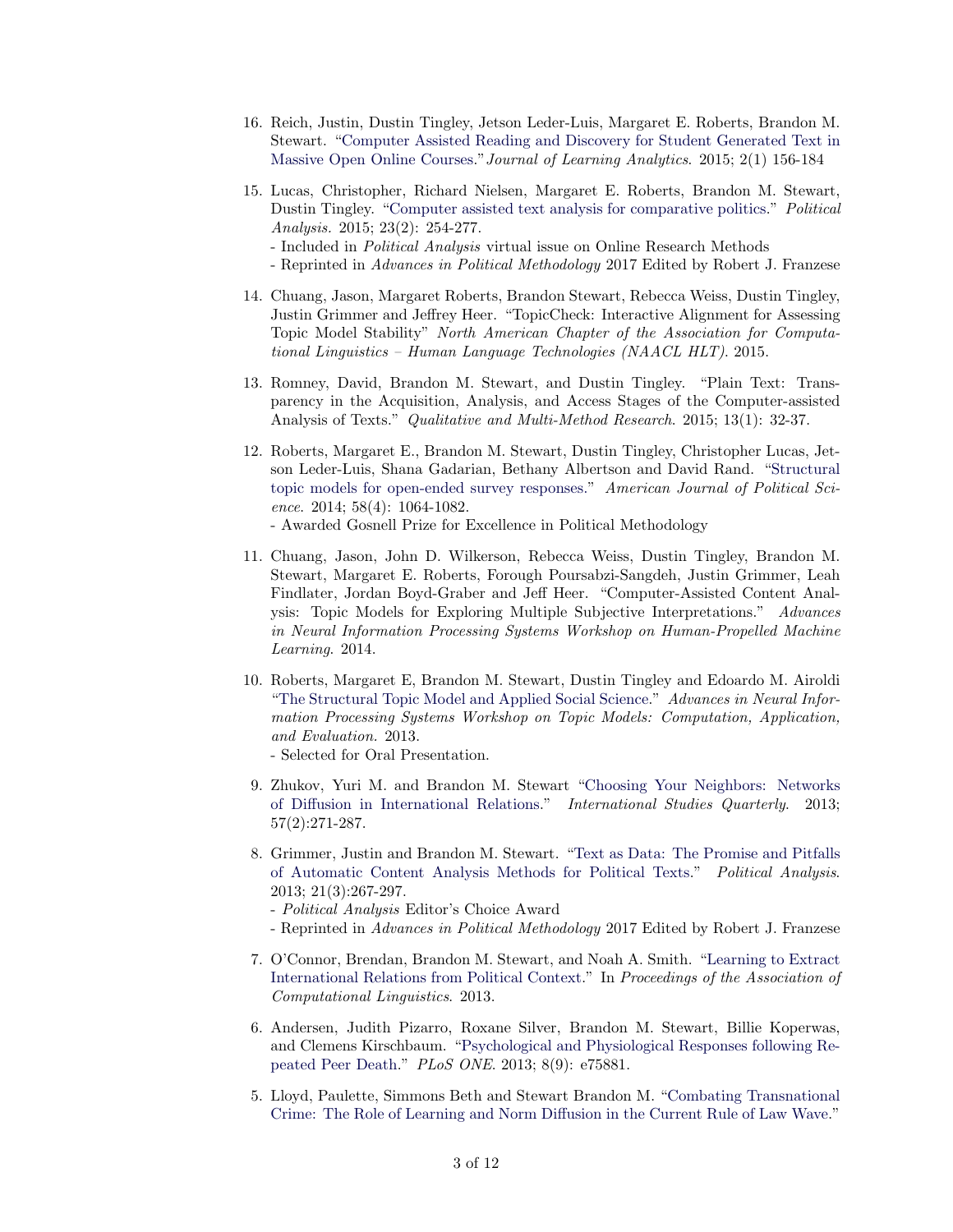|                          | In The Dynamics of the Rule of Law. Editors: Michael Zürn, André Nolkaemper and<br>Randy Peerenboom. Cambridge University Press. 2012. Cambridge: 153-180.                                                                                                                                                                              |
|--------------------------|-----------------------------------------------------------------------------------------------------------------------------------------------------------------------------------------------------------------------------------------------------------------------------------------------------------------------------------------|
|                          | 4. Stewart, Brandon M. and Yuri M. Zhukov. "Use of force and civil-military relations<br>in Russia: an automated content analysis." Small Wars & Insurgencies. 2009; 21(2):<br>319-343.                                                                                                                                                 |
|                          | 3. Shellman, Stephen M. and Brandon M. Stewart. "Early Warning Models of Haitian<br>Flight." <i>Civil Wars.</i> 2007; 9(2): 174-99.                                                                                                                                                                                                     |
|                          | 2. Shellman, Stephen M. and Brandon M. Stewart. "Political Persecution or Economic<br>Deprivation? A Time-Series Analysis of Haitian Migration to the United States."<br>Conflict Management & Peace Science 2007; 24(2): 121-37.                                                                                                       |
|                          | 1. Reeves, Andrew M, Stephen M. Shellman and Brandon M. Stewart. "Fair & Balanced"<br>or Fit to Print? The Effects of Media Sources on Statistical Inferences." University<br>of Georgia Occasional Paper Series. 2006. 1-14.                                                                                                           |
| TECHNICAL                |                                                                                                                                                                                                                                                                                                                                         |
| <b>REPORTS</b>           | 2. Coppola, Antonio and Brandon M. Stewart. "lbfgs: Efficient L-BFGS and OWL-QN<br>Optimization in R." Software Vignette. 2014.                                                                                                                                                                                                         |
|                          | 1. Stewart, Brandon M. "Latent Factor Regressions for the Social Sciences." Technical<br>Report. 2014.                                                                                                                                                                                                                                  |
| PUBLIC WORKING<br>PAPERS | (See brandonstewart.org for up to date working papers.)                                                                                                                                                                                                                                                                                 |
|                          | 7. Spirling, Arthur and Brandon M. Stewart. "What good is a regression? Inference to<br>the best explanation and the practice of political science research."                                                                                                                                                                           |
|                          | 6. Feder, Amir, Katherine A. Keith, Emaad Manzoor, Reid Pryzant, Dhanya Sridhar,<br>Zach Wood-Doughty, Jacob Eisenstein, Justin Grimmer, Roi Reichart, Margaret E.<br>Roberts, Brandon M. Stewart, Victor Veitch and Diyi Yang. "Causal Inference in<br>Natural Language Processing: Estimation, Prediction, Interpretation and Beyond" |
|                          | 5. Rodriguez, Pedro, Arthur Spirling, and Brandon M. Stewart. "Embedding Regres-<br>sion: Models for Context-Specific Description and Inference"                                                                                                                                                                                        |
|                          | 4. Mathur, Arunesh, Angelina Wang, Carsten Schwemmer, Maia Hamin, Brandon M.<br>Stewart and Arvind Narayanan. "Manipulative Tactics are the Norm in Political<br>Emails: Evidence from 100K emails from the 2020 U.S. election cycle"<br>- Selected Press Coverage: Washington Post, Vice, Fast Company, The Atlantic                   |
|                          | 3. Grimmer, Justin, Dean Knox and Brandon M. Stewart. "Naïve regression requires<br>weaker assumptions than factor models to adjust for multiple cause confounding"                                                                                                                                                                     |
|                          | 2. Egami, Naoki, Christian Fong, Justin Grimmer, Margaret E. Roberts, and Brandon<br>M. Stewart. "How to make causal inferences using texts."                                                                                                                                                                                           |
|                          | 1. Dutkowska-Zuk, Agnieszka, Austin Hounsel, Andre Xiong, Marshini Chetty, Nick<br>Feamster, Molly Roberts and Brandon M. Stewart. "Practicing Safe Browsing: Un-<br>derstanding How and Why University Students Use Virtual Private Networks"                                                                                          |
| SOFTWARE                 | stm: R package for estimation of the Structural Topic Model with Margaret Roberts<br>and Dustin Tingley. structural topic model.com<br>(2018 Statistical Software Award from Society for Political Methodology)                                                                                                                         |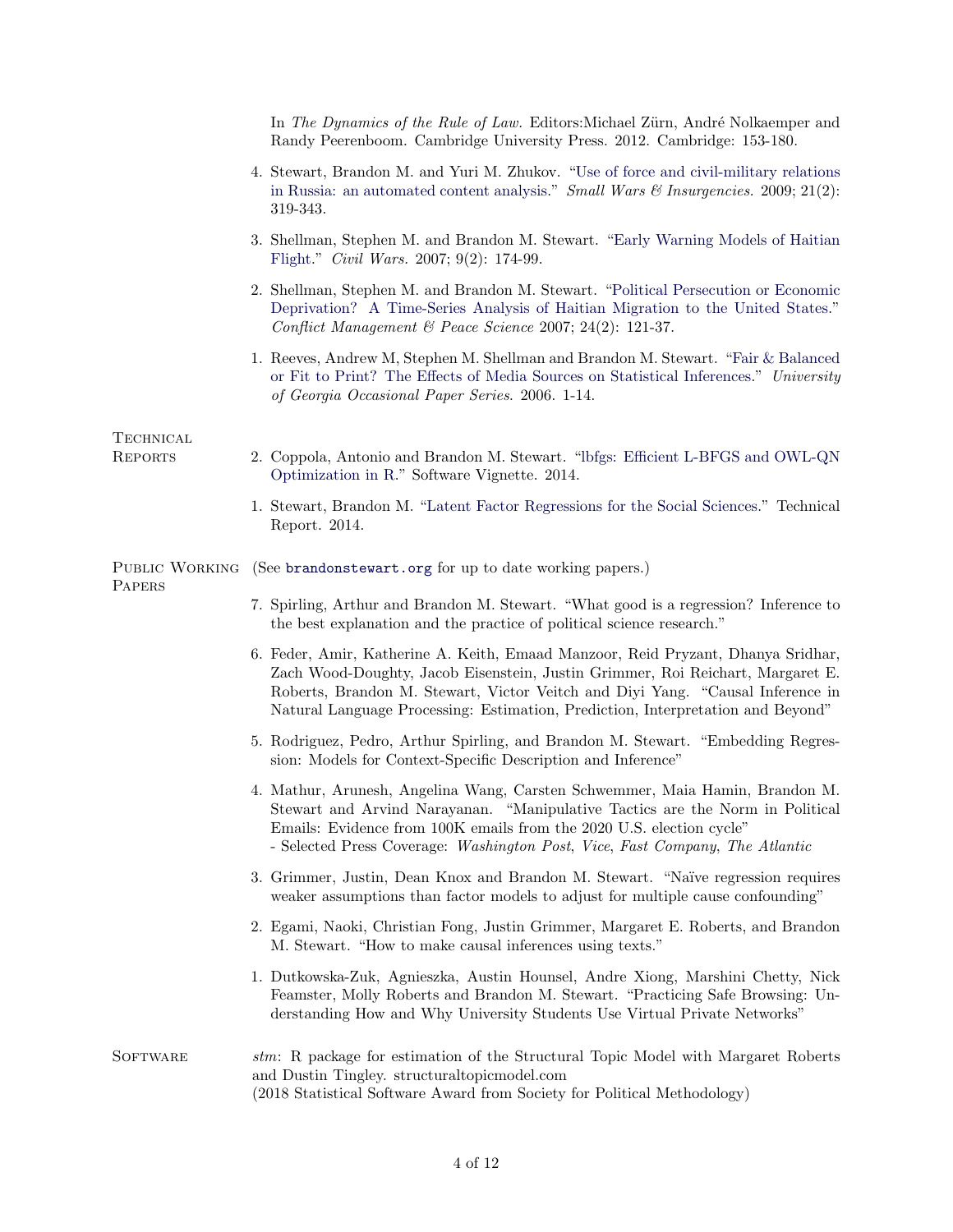| https://cran.r-project.org/web/packages/conText/index.html<br>Montgomery. https://github.com/Luwei-Ying/validateIt<br>Roberts and Dustin Tingley.<br>http://cran.r-project.org/web/packages/stmCorrViz/<br>model.com<br>with Dan Zangri and Dustin Tingley. https://CRAN.R-project.org/package=stmgui<br>Nielsen and Margaret Roberts.<br>http://cran.r-project.org/web/packages/lbfgs/index.html<br>Graduate Mentoring Award (2020)<br>Awards<br>fessionals based on nominations from graduate students.<br>Outstanding Faculty Advisor Award (2019)<br>at Princeton University.<br>Society for Political Methodology Statistical Software Award (2018)<br>search contribution. Awarded to stm with Roberts and Tingley.<br>Arthur H. Scribner Bicentennial Preceptorship (2018-2021)<br>mately ten early-career scholars at any one time across all departments at Princeton.<br>ACM Learning at Scale Conference Best Paper Award (2016)<br>awarded to "The Civic Mission of MOOCs" with Reich, Mavon and Tingley.<br>William and Mary Baxter-Ward Fellow (2015)<br>department.<br>Edward M. Chase Dissertation Prize (2015)<br>student at Harvard University. Awarded to "Three Papers in Political Methodology." |  |                                                                                                                                                                                                                                                                   |
|-----------------------------------------------------------------------------------------------------------------------------------------------------------------------------------------------------------------------------------------------------------------------------------------------------------------------------------------------------------------------------------------------------------------------------------------------------------------------------------------------------------------------------------------------------------------------------------------------------------------------------------------------------------------------------------------------------------------------------------------------------------------------------------------------------------------------------------------------------------------------------------------------------------------------------------------------------------------------------------------------------------------------------------------------------------------------------------------------------------------------------------------------------------------------------------------------------------------------|--|-------------------------------------------------------------------------------------------------------------------------------------------------------------------------------------------------------------------------------------------------------------------|
|                                                                                                                                                                                                                                                                                                                                                                                                                                                                                                                                                                                                                                                                                                                                                                                                                                                                                                                                                                                                                                                                                                                                                                                                                       |  | con Text: An R Package for text embedding with Pedro Rodriguez and Arthur Spirling.                                                                                                                                                                               |
|                                                                                                                                                                                                                                                                                                                                                                                                                                                                                                                                                                                                                                                                                                                                                                                                                                                                                                                                                                                                                                                                                                                                                                                                                       |  | <i>validateIt</i> : An R Package for Topic and Label Validation with Luwei Ying and Jacob                                                                                                                                                                         |
|                                                                                                                                                                                                                                                                                                                                                                                                                                                                                                                                                                                                                                                                                                                                                                                                                                                                                                                                                                                                                                                                                                                                                                                                                       |  | $stmCorrViz$ : R package for generating an interactive visualization of topic correlations<br>and hierarchy in a Structural Topic Model (STM) with Antonio Coppola, Margaret E.                                                                                   |
|                                                                                                                                                                                                                                                                                                                                                                                                                                                                                                                                                                                                                                                                                                                                                                                                                                                                                                                                                                                                                                                                                                                                                                                                                       |  | stmBrowser: R package which allows users to interactively explore the relationships<br>between topics and the covariates estimated from the stm package in R. With Michael<br>K. Freeman, Jason Chuang, Margaret E. Roberts and Dustin Tingley. structural topic- |
|                                                                                                                                                                                                                                                                                                                                                                                                                                                                                                                                                                                                                                                                                                                                                                                                                                                                                                                                                                                                                                                                                                                                                                                                                       |  | stmgui: R package providing a graphical user interface for the 'stm' text analysis package                                                                                                                                                                        |
|                                                                                                                                                                                                                                                                                                                                                                                                                                                                                                                                                                                                                                                                                                                                                                                                                                                                                                                                                                                                                                                                                                                                                                                                                       |  | <i>textmatching</i> : An R package for adjustment with text-based confounding with Richard                                                                                                                                                                        |
|                                                                                                                                                                                                                                                                                                                                                                                                                                                                                                                                                                                                                                                                                                                                                                                                                                                                                                                                                                                                                                                                                                                                                                                                                       |  | <i>lbfgs</i> : An R Package for Limited-memory BFGS Optimization with Antonio Coppola.                                                                                                                                                                            |
|                                                                                                                                                                                                                                                                                                                                                                                                                                                                                                                                                                                                                                                                                                                                                                                                                                                                                                                                                                                                                                                                                                                                                                                                                       |  | honors Princeton faculty members (one in each of four divisions) who are exemplary in<br>supporting the development of their graduate students as teachers, scholars, and pro-                                                                                    |
|                                                                                                                                                                                                                                                                                                                                                                                                                                                                                                                                                                                                                                                                                                                                                                                                                                                                                                                                                                                                                                                                                                                                                                                                                       |  | selected by the graduating class of undergraduate students concentrating in Sociology                                                                                                                                                                             |
|                                                                                                                                                                                                                                                                                                                                                                                                                                                                                                                                                                                                                                                                                                                                                                                                                                                                                                                                                                                                                                                                                                                                                                                                                       |  | recognizes individuals for developing statistical software that makes a significant re-                                                                                                                                                                           |
|                                                                                                                                                                                                                                                                                                                                                                                                                                                                                                                                                                                                                                                                                                                                                                                                                                                                                                                                                                                                                                                                                                                                                                                                                       |  | the bicentennial preceptorship is a three-year honorific appointment held by approxi-                                                                                                                                                                             |
|                                                                                                                                                                                                                                                                                                                                                                                                                                                                                                                                                                                                                                                                                                                                                                                                                                                                                                                                                                                                                                                                                                                                                                                                                       |  |                                                                                                                                                                                                                                                                   |
|                                                                                                                                                                                                                                                                                                                                                                                                                                                                                                                                                                                                                                                                                                                                                                                                                                                                                                                                                                                                                                                                                                                                                                                                                       |  | invited lecture and honor for distinguished alumni of the William & Mary Government                                                                                                                                                                               |
|                                                                                                                                                                                                                                                                                                                                                                                                                                                                                                                                                                                                                                                                                                                                                                                                                                                                                                                                                                                                                                                                                                                                                                                                                       |  | for the best essay on a subject relating to the promotion of world peace among any                                                                                                                                                                                |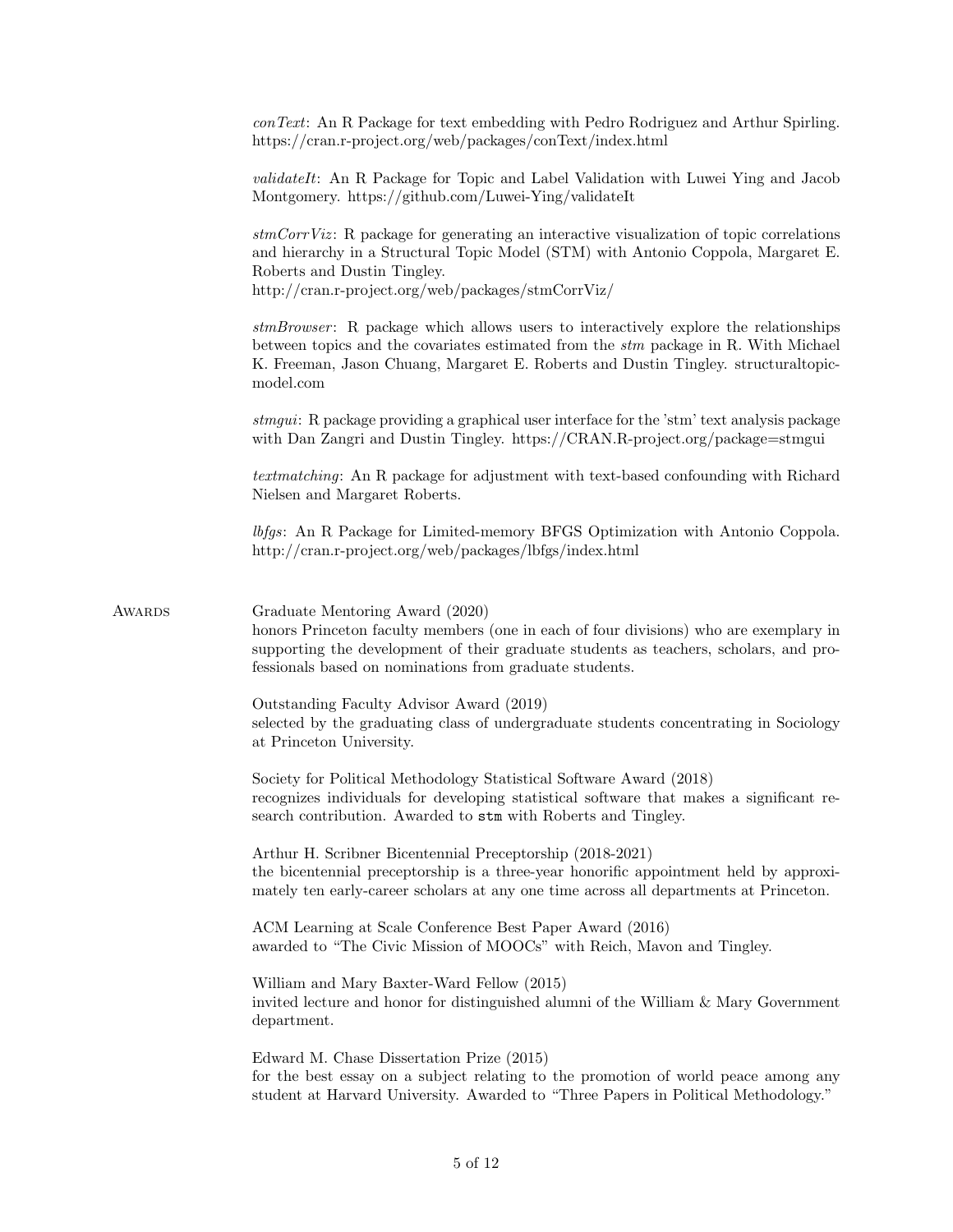|                                  | Gosnell Prize for Excellence in Political Methodology (2014)<br>for the best work in political methodology presented at any political science conference<br>during the preceding year. Awarded to "Structural topic models for open-ended survey<br>responses" with Roberts, Tingley and coauthors. |
|----------------------------------|-----------------------------------------------------------------------------------------------------------------------------------------------------------------------------------------------------------------------------------------------------------------------------------------------------|
|                                  | The Political Analysis Outstanding Reviewer Award (2014)<br>for exemplary assistance to Political Analysis                                                                                                                                                                                          |
|                                  | Political Analysis Editor's Choice Award (2013)<br>for an article providing an especially significant contribution to political methodology.<br>Awarded to 'Text as Data' with Grimmer.                                                                                                             |
|                                  | National Science Foundation Graduate Research Fellowship (2010-2013)                                                                                                                                                                                                                                |
|                                  | Certificate of Distinction in Teaching (2011)                                                                                                                                                                                                                                                       |
|                                  | Richard L. and Faith P. Morningstar Graduate Fellowship (2008-2009)                                                                                                                                                                                                                                 |
|                                  | Warner Moss Prize for Best Undergraduate Thesis in Government (2007)                                                                                                                                                                                                                                |
| <b>EXTERNAL</b><br><b>GRANTS</b> | 2021 Microsoft Unrestricted Gift "Computational Analysis of Police Body-Worn Cam-<br>era Footage" (with Dean Knox, Jonathan Mummolo, and Olga Russakovsky) \$200,000<br>$+$ \$50,000 in cloud computing credit                                                                                      |
|                                  | 2020 Facebook Research Award "Do online video recommendation algorithms increase<br>affective polarization?" (with Andy Guess and a large team) \$99,997                                                                                                                                            |
|                                  | 2017 National Science Foundation RIDIR Award, "Collaborative Research: Analytical<br>tools for text-based social data integration" (with Amarnath Gupta and Molly Roberts)<br>\$1,516,099                                                                                                           |
|                                  | 2015 Hewlett Foundation "Computational Measures of Engagement Across Difference<br>in Online Courses" (with Justin Reich and Dustin Tingley), \$50,000                                                                                                                                              |
|                                  | 2015 Spencer Foundation "Computational Measures of Engagement Across Difference<br>in Online Courses" (with Justin Reich and Dustin Tingley), \$400,000                                                                                                                                             |
| <b>TEACHING</b>                  | (See materials at scholar.princeton.edu/bstewart/teaching)                                                                                                                                                                                                                                          |
|                                  | Courses<br>Fall 2022. Princeton University Sociology 500: Applied Social Science Statistics (Grad-<br>uate)                                                                                                                                                                                         |
|                                  | Spring 2022. Princeton University. Sociology 306/Statistics and Machine Learning 306:<br>Machine Learning with Social Data: Opportunities and Challenges (Undergraduate)                                                                                                                            |
|                                  | Fall 2021. Princeton University Sociology 592: Text as Data: Statistical Text Analysis<br>for the Social Sciences (Graduate)                                                                                                                                                                        |
|                                  | Spring 2021. Princeton University. Sociology 306/Statistics and Machine Learning 306:<br>Machine Learning with Social Data: Opportunities and Challenges (Undergraduate)                                                                                                                            |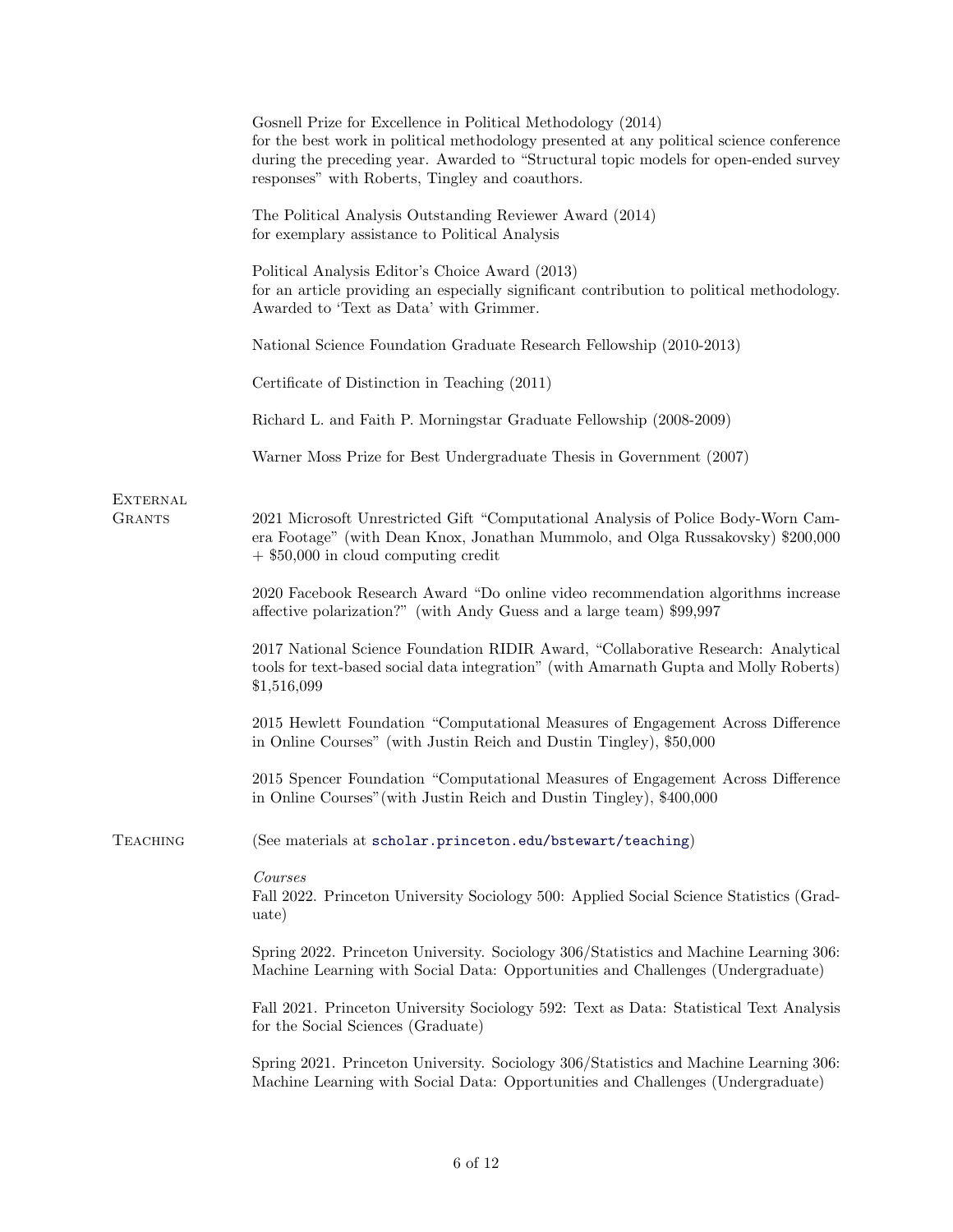Fall 2020. Princeton University. Sociology 400: Applied Social Science Statistics (Undergraduate)

Fall 2020. Princeton University. Sociology 500: Applied Social Science Statistics (Graduate)

Fall 2020. Princeton University. Statistics and Machine Learning 515/ Sociology 515: Machine Learning with Social Data: Opportunities and Challenges (Graduate)

Spring 2019 (Half-Term). Princeton University. Sociology 592: Text as Data: Statistical Text Analysis for the Social Sciences (Graduate)

Fall 2018. Princeton University. Sociology 400: Applied Social Science Statistics (Undergraduate)

Fall 2018. Princeton University. Sociology 500: Applied Social Science Statistics (Graduate)

Spring 2017. Princeton University. Sociology 401/504: Advanced Social Statistics (Undergraduate/Graduate)

Fall 2016. Princeton University. Sociology 400/500: Applied Social Science Statistics (Undergraduate/Graduate)

Fall 2016. Princeton University. Sociology 320: Growing Up Poor Across America: An Introduction to Reasoning With Data co-taught with Maggie Frye (Undergraduate)

Spring 2016 (Half-Term). Princeton University. Sociology 592: Text as Data: Statistical Text Analysis for the Social Sciences (Graduate)

Spring 2016. Princeton University. Sociology 504: Advanced Social Statistics (Graduate)

Fall 2015. Princeton University. Sociology 500: Applied Social Science Statistics. (Graduate)

Princeton Freshman Scholar's Institute

(see more about the organization at https://fsi.princeton.edu/about) Summer 2021. Sociology/Politics 245: Visualizing Data. Course Head. [Hannah Waight](https://scholar.princeton.edu/hwaight/home) served as the lead instructor.

Summer 2020. Politics 245: Visualizing Data. Course Head. [Hannah Waight](https://scholar.princeton.edu/hwaight/home) served as the lead instructor. NB: this was a condensed and not-for-credit course due to COVID.

Short-Courses

August 2021, Statistical Horizons. Text as Data.

December 2020, Statistical Horizons. Text as Data.

April 2019, Yale University Department of Sociology. Text as Data.

July 2018, Bamberg Graduate School of Social Sciences. Text as Data.

June 2018, Data Science Summer School (DS<sup>3</sup>) École Polytechnique. Text as Data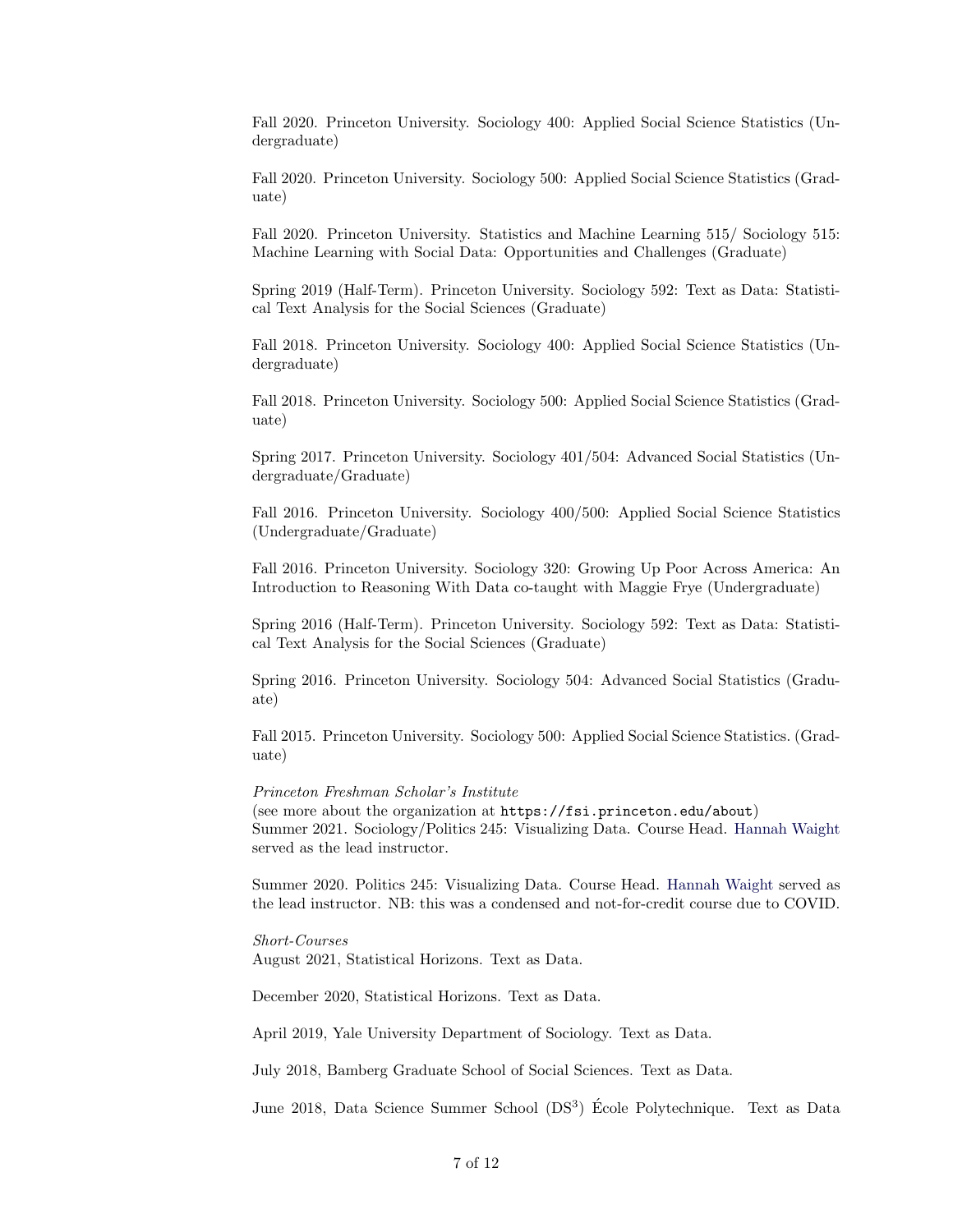in the Social Sciences.

|                                                    | December 2017, University of Michigan Complex Systems. Text as Data.                                                                                                                                                                                                                                                                                                                  |
|----------------------------------------------------|---------------------------------------------------------------------------------------------------------------------------------------------------------------------------------------------------------------------------------------------------------------------------------------------------------------------------------------------------------------------------------------|
|                                                    | May 2015, Florida State University. Text as Data Graduate Methods Workshop.                                                                                                                                                                                                                                                                                                           |
|                                                    | June 2010, University of Washington, Seattle. Tools for Text Workshop: Automated<br>Topic Models in Political Science: Practical Skills for Document Clustering in R                                                                                                                                                                                                                  |
|                                                    | Fall 2006, College of William & Mary. Political Theory and International Relations<br>(co-taught with Paul Gutierrez and David Dessler, semester long, one-credit course).                                                                                                                                                                                                            |
| <b>EXTERNAL</b><br><b>INVITED</b><br>PRESENTATIONS | 2022: Yale University Sociology Department, Yale University Data Science, University<br>of Chicago Political Science, Summer Institute for Computational Social Science: Uni-<br>versity of Pennsylvania, Summer Institute for Computational Social Science: Duke,                                                                                                                    |
|                                                    | 2021: University of Sheffield "Bridging the Gap: Innovative methods for text analy-<br>sis in political science and IR" roundtable, Duke University Empirical Implications of<br>Theoretical Models, Watson Institute for International and Public Affairs at Brown<br>University, Columbia University Political Economy Seminar Series                                               |
|                                                    | 2020: New York University Politics Department, New York University Data Science,<br>Institute for Advanced Studies (Social Science and Machine Learning Conference)                                                                                                                                                                                                                   |
|                                                    | 2019: NYU Abu Dhabi, UCLA California Center for Population Research, UC San<br>Diego eScience International Conference, UC San Diego Political Science Methods Sem-<br>inar, Columbia Data Science Seminar, New York University Data Science, TextXD:<br>Text Analysis Across Domains Keynote at UC Berkeley, Stanford Computational Text<br>Analysis in the Social Sciences          |
|                                                    | 2018: Berkeley Demography, Data Science Summer School (DS <sup>3</sup> ) École Polytechnique,<br>MIT Institute for Data, Systems and Society                                                                                                                                                                                                                                          |
|                                                    | 2017: University of Minnesota Psychology, Stanford Political Science, New York Uni-<br>versity Sociology, Association for Computational Linguistics: Workshop on Natural<br>Language Processing and Computational Social Science, Yale University Political Sci-<br>ence, Duke University Political Science, University of Washington CSSS, University of<br>Michigan Complex Systems |
|                                                    | 2016: DARPA ISAT Conference on Causal Inference and Machine Learning, Political<br>Instability Task Force Conference: Machine Learning and Automated Data Collection,<br>Duke University Empirical Implications of Theoretical Models                                                                                                                                                 |
|                                                    | 2015: Microsoft Research New York, New York University: Center for Data Science,<br>William & Mary Government Department                                                                                                                                                                                                                                                              |
|                                                    | 2014: Penn State: New Faces in Political Methodology, University of Maryland Com-<br>puter Science, UMass Amherst Computer Science, MIT Political Science Methods Work-<br>shop, Princeton Politics Methods Workshop                                                                                                                                                                  |
|                                                    | 2013: NC State University: Camp Resources Big Data Panel                                                                                                                                                                                                                                                                                                                              |
| <b>SELECTED</b><br><b>CONFERENCE</b><br>POSTERS &  | International Studies Association: 2006, 2007, 2008, 2010, 2011, 2014                                                                                                                                                                                                                                                                                                                 |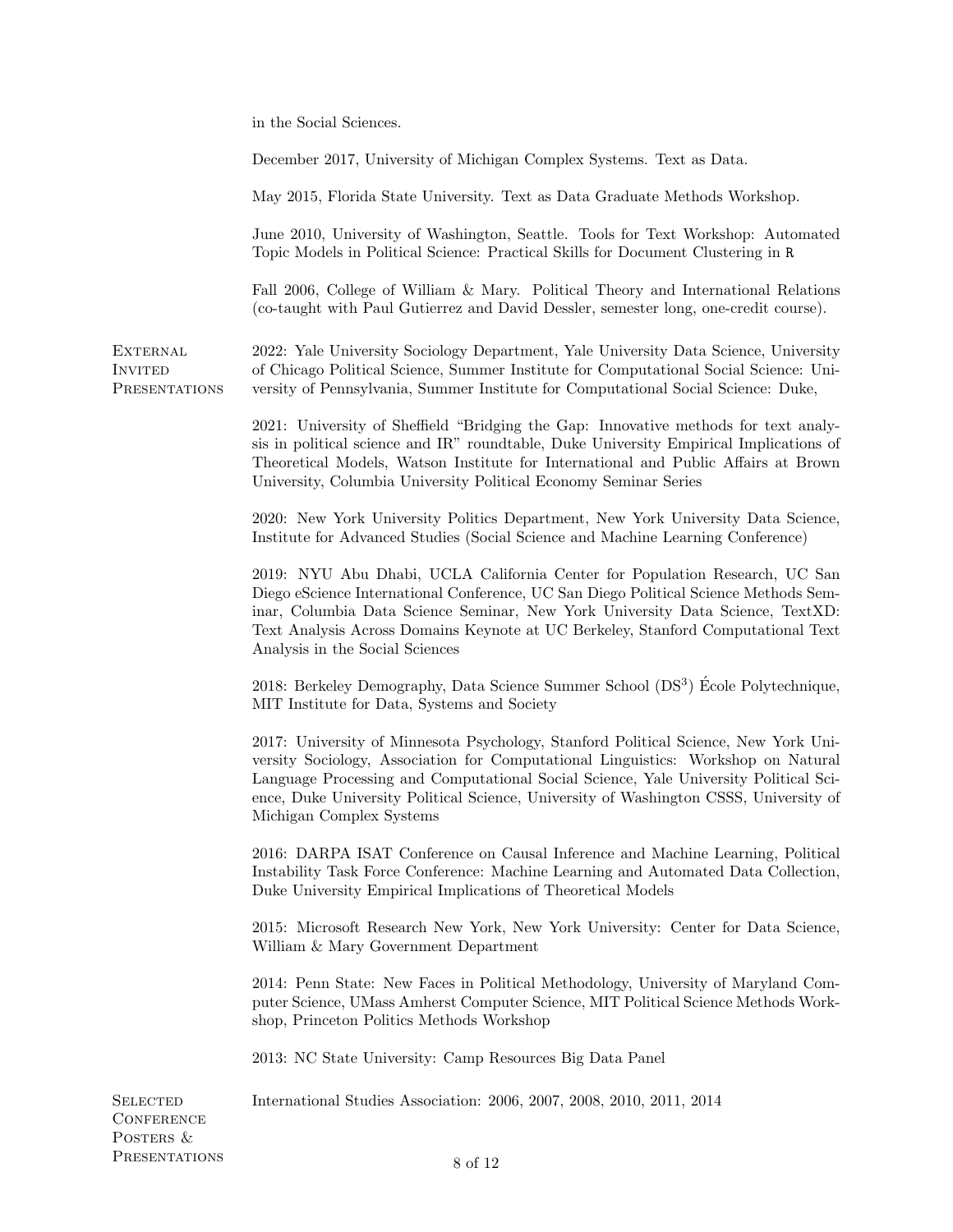|                               | American Political Science Association: 2010, 2011, 2013, 2014, 2016<br>Political Methodology Meeting: 2011, 2013, 2014, 2015, 2017, 2019<br>American Sociological Association : 2018<br>Neural Information Processing Systems: 2013 |
|-------------------------------|--------------------------------------------------------------------------------------------------------------------------------------------------------------------------------------------------------------------------------------|
| POSTDOCTORAL<br>ADVISING      | (placements are at time of departure/graduation)<br>3. Denis Peskoff (2022–, Computing Research Association 2021 Computing Innovation<br>Fellow)                                                                                     |
|                               | 2. Michael Zhang, Assistant Professor University of Hong Kong Statistics and Actuarial<br>Science (2018–2020)                                                                                                                        |
|                               | 1. Allison Chaney, Assistant Professor of Marketing, Duke's Fuqua School of Business<br>(2016–2019, IC Postdoctoral Research Fellowship)                                                                                             |
| <b>DISSERTATION</b>           |                                                                                                                                                                                                                                      |
| <b>COMMITTEES</b><br>(CHAIR)  | 4. Chris Felton (Sociology, current)                                                                                                                                                                                                 |
|                               | 3. Alex Kindel (Sociology, current)                                                                                                                                                                                                  |
|                               | 2. Hannah Waight, Post-doc at NYU Center for Social Media and Politics (Sociology,<br>2022)                                                                                                                                          |
|                               | 1. Ian Lundberg, NSF Post-doc at UCLA $\rightarrow$ Assistant Professor at Cornell Information<br>Science (Sociology/Demography/Social Policy, 2021)                                                                                 |
| <b>DISSERTATION</b>           |                                                                                                                                                                                                                                      |
| <b>COMMITTEES</b><br>(MEMBER) | 20. Alejandro Schugurensky (Sociology, current)                                                                                                                                                                                      |
|                               | 19. Dahyun Choi (Politics, current)                                                                                                                                                                                                  |
|                               | 18. Lai Wei (Sociology, current)                                                                                                                                                                                                     |
|                               | 17. Hannah Postel (Office of Population Research, current)                                                                                                                                                                           |
|                               | 16. Alex Kerchner (Politics, current)                                                                                                                                                                                                |
|                               | 15. Herrissa Lamothe, Post-doctoral fellow Brain and Cognitive Sciences MIT (Sociology,<br>current)                                                                                                                                  |
|                               | 14. Will Horne, Post-Doctoral research fellow with the Executive Approval Project, Geor-<br>gia State University (Politics, graduated 2022)                                                                                          |
|                               | 13. Gracie Himmelstein, Resident Physician (Office of Population Research, graduated<br>2022)                                                                                                                                        |
|                               | 12. Simone Zhang, Assistant Professor of Sociology at Notre Dame (Sociology, graduated<br>2021)                                                                                                                                      |
|                               | 11. Gregory Gundersen, Quantitative Researcher, Millennium (Computer Science, grad-<br>uated $2021$ )                                                                                                                                |
|                               | 10. Leslie Huang, AI research engineer at Bloomberg LP (NYU Data Science, graduated<br>2021)                                                                                                                                         |
|                               | 9. Elsa Voytas, Post-doc Dartmouth College $\rightarrow$ Assistant Professor at IE University in<br>Madrid, Spain (Politics, graduated 2021)                                                                                         |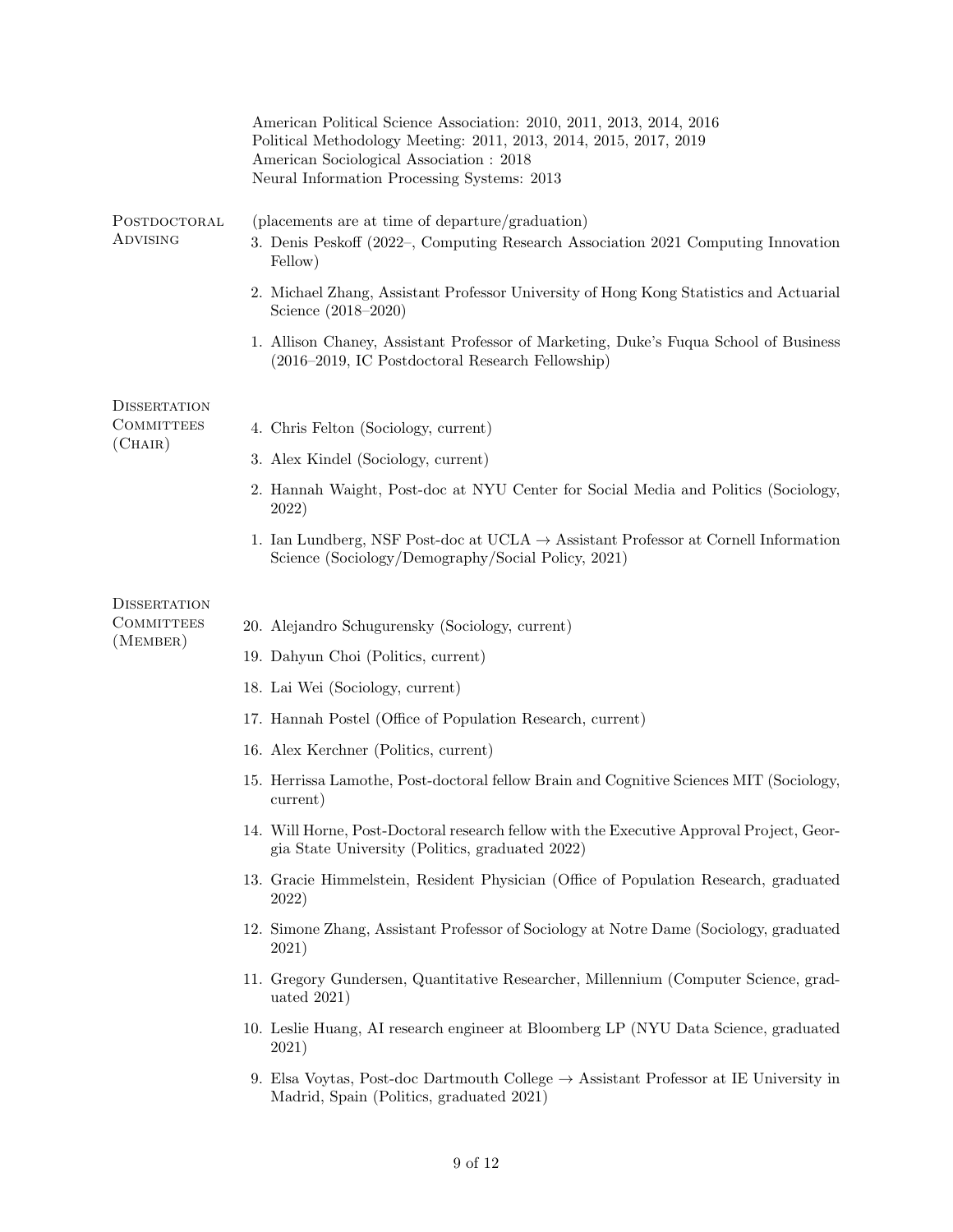| 8. Arunesh Mathur, Post-doc Princeton University $\rightarrow$ Competition and Markets Au-<br>thority, U.K. (Computer Science, graduated 2020)                                                                                                                                                                                                                                                                               |
|------------------------------------------------------------------------------------------------------------------------------------------------------------------------------------------------------------------------------------------------------------------------------------------------------------------------------------------------------------------------------------------------------------------------------|
| 7. Rebecca Johnson, Assistant Professor Quantitative Social Science, Dartmouth Col-<br>lege $\rightarrow$ Assistant Professor McCourt School of Public Policy, Georgetown University<br>(Sociology/Demography/Social Policy, graduated 2020)                                                                                                                                                                                 |
| 6. Naoki Egami, Assistant Professor of Political Science, Columbia University (Politics,<br>graduated 2020)                                                                                                                                                                                                                                                                                                                  |
| 5. Clark Bernier, Post-doc NYU Data Science $\rightarrow$ Lead Data Scientist at Houzz (Soci-<br>ology; graduated 2020)                                                                                                                                                                                                                                                                                                      |
| 4. Han Zhang, Assistant Professor, Division of Social Science, The Hong Kong Univer-<br>sity of Science and Technology (Sociology; graduated 2020)                                                                                                                                                                                                                                                                           |
| 3. Kendall Cox Park, Post-doc Vanderbilt Management School $\rightarrow$ Assistant Professor of<br>Organization Studies at Vanderbilt Management School (Sociology; graduated 2018)                                                                                                                                                                                                                                          |
| 2. Yuki Shiraito, Post-doc Dartmouth $\rightarrow$ Assistant Professor of Political Science, Uni-<br>versity of Michigan (Politics; graduated 2017)                                                                                                                                                                                                                                                                          |
| 1. Allison Chaney, Post-doc Princeton University $\rightarrow$ Assistant Professor of Marketing,<br>Duke's Fuqua School of Business (Computer Science; graduated 2016)                                                                                                                                                                                                                                                       |
| Dissertation External Reader: Patrick Ishizuka (Sociology, 2016), Leah Gillion (Sociol-<br>ogy, 2019), Jason Windawi (Sociology, 2021)                                                                                                                                                                                                                                                                                       |
| Comprehensive Exams Administered: Taylor Winfield (Sociology, 2017), Ian Lundberg<br>(Sociology, 2017), Herrissa Lamothe (Sociology, 2018), Alex Kindel (Sociology, 2019),<br>Chris Felton (Sociology, 2019), Cambria Naslund (Sociology, 2020), Eli Lucherini (Com-<br>puter Science, 2020), Angelina Wang (Computer Science, 2021), Matt Mleczko (Popu-<br>lation Research, 2021), Sayash Kapoor (Computer Science, 2022). |
| *JP means Junior Paper, a year-long, independent paper done in junior year at Prince-<br>ton.                                                                                                                                                                                                                                                                                                                                |
| Total Theses: 13, Total JPs: 6                                                                                                                                                                                                                                                                                                                                                                                               |
| 2021–22: Tara Shawa (Sociology), Summer Crown (Sociology, JP), Tracie Kwon (Soci-<br>$\text{ology}, \text{JP}$                                                                                                                                                                                                                                                                                                               |
| 2020–21: Josh Tebeau (Politics), Ali Skarzynski (Sociology), Zazu Asatiani (Sociology),<br>Matthew Hampson (Sociology, JP), Tommy Ren (Sociology, JP), Sarah Lee (Sociology,<br>$J\mathrm{P})$                                                                                                                                                                                                                               |
| 2019–20: Jacob Zimmer (Computer Science), Kitty Moraes (Sociology), Grace Miles<br>(Sociology), Chase Hommeyer (Sociology), Sarah Varghese (Computer Science), Chase<br>Williams (Sociology, JP)                                                                                                                                                                                                                             |
| 2017–18: Gregory Seifert (Sociology), Haydn Melia (Sociology)                                                                                                                                                                                                                                                                                                                                                                |
| 2016–17: Katherine Yerkes (Sociology), Yaa Kumah (Sociology)                                                                                                                                                                                                                                                                                                                                                                 |
|                                                                                                                                                                                                                                                                                                                                                                                                                              |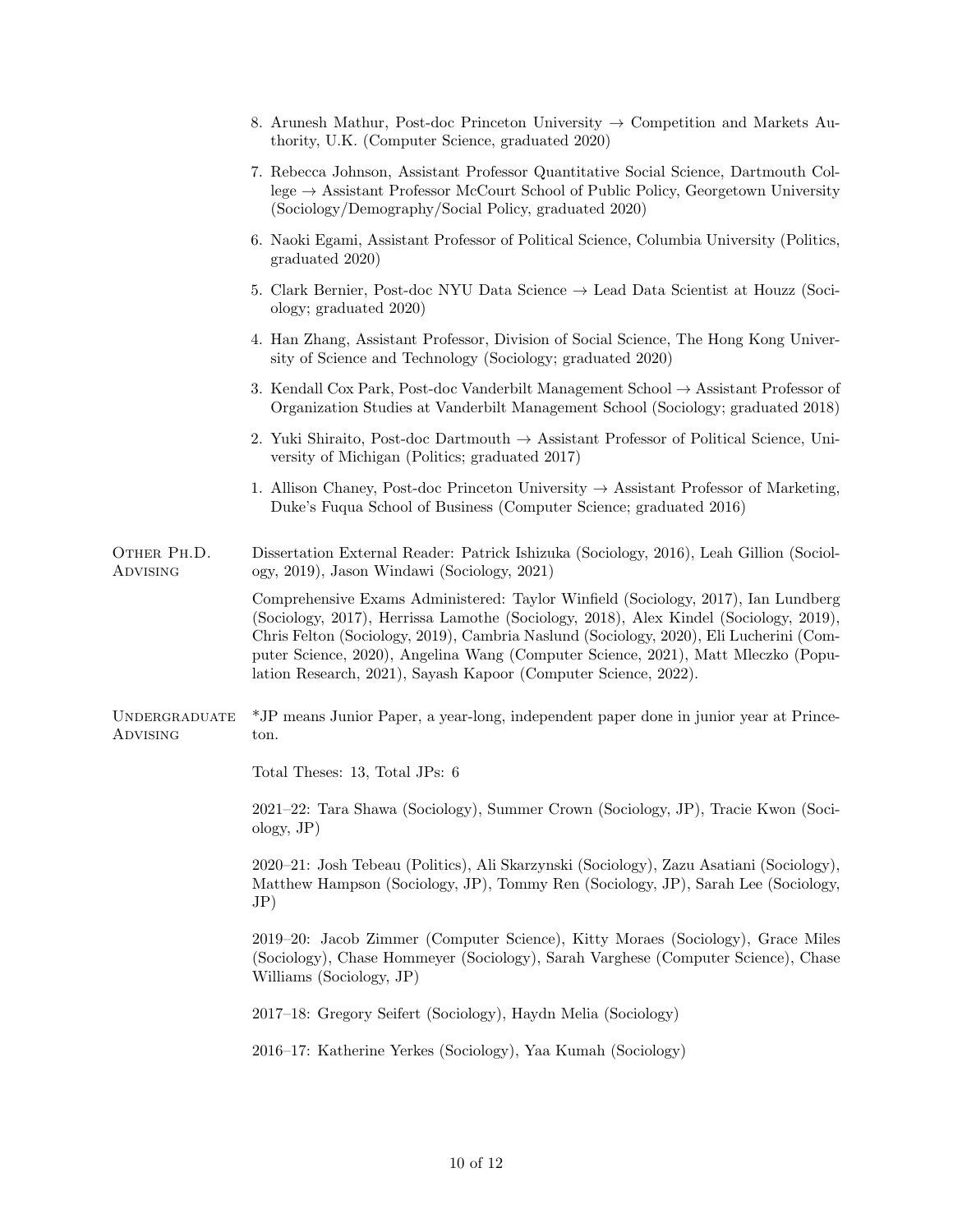| DEPARTMENTAL<br>AND UNIVERSITY<br>SERVICE | Co-organizer Notestein Seminar Series, Office of Population Research (2022-2023)<br>Interdisciplinary Data Science Faculty Search Committee (2022–)<br>Executive Committee, Data Driven Social Science (2022–2025)<br>Research Software Engineering Program Steering Committee (2021–)<br>Steering Committee for the Computing Architecture Strategy Initiative (2021-)<br>Director of the Statistics Core and Member of the Executive Committee, Office of<br>Population Research $(2018-)$<br>Provost's Cloud Computing Resources Working Group (2021-)<br>Graduate Mentoring Award Committee (2020)<br>Humanities Computing Curriculum Committee (2020–)<br>Center for Digital Humanities Executive Committee (2018–2021)<br>Founder/Organizer, Sociology Statistics Reading Group (2016–)<br>Organizer, Quantitative Social Science Colloquium, Departments of Sociology, Politics,<br>Psychology $(2018-2019)$<br>Co-Organizer, Quantitative Social Science Colloquium, Department of Sociology and<br>Politics (2016–2018)<br>Founder/Organizer, Graduate Methods Camp, Department of Sociology (2016–)<br>Member, Graduate Committee, Department of Sociology (2015–16, 2016–17, 2018–2019,<br>$2020 - 2022$<br>Member, Diversity Committee, Department of Sociology (2015–17)<br>Organizer, Theorodology Workshop (2015–16) |
|-------------------------------------------|-------------------------------------------------------------------------------------------------------------------------------------------------------------------------------------------------------------------------------------------------------------------------------------------------------------------------------------------------------------------------------------------------------------------------------------------------------------------------------------------------------------------------------------------------------------------------------------------------------------------------------------------------------------------------------------------------------------------------------------------------------------------------------------------------------------------------------------------------------------------------------------------------------------------------------------------------------------------------------------------------------------------------------------------------------------------------------------------------------------------------------------------------------------------------------------------------------------------------------------------------------------------------------------------------------------------------------------|
| SERVICE TO THE<br>Field                   | American Sociological Association Methodology Awards Committee, Chair (2022)<br>Co-lead Biostatistics, Epidemiology, and Research Design Core of the New Jersey Al-<br>liance for Clinical and Translational Science $(2022-)$<br>Board Member of Text as Data Association (2021–)<br>Editorial Board of Sociological Methodology (2022–2024)<br>American Sociological Association Methodology Section Council (2021-2024)<br>Steering Committee First Workshop on Causal Inference & Natural Language Process-<br>ing, Empirical Methods and Natural Language Processing Conference (2021)<br>New Directions in Text Analysis Program Committee, Stanford University (2019)<br>Mathematical Sociology Award for American Sociological Association Committee (2018)<br>Political Methodology Society Gosnell Prize Committee (2016–17)<br>Conferences Organized:                                                                                                                                                                                                                                                                                                                                                                                                                                                                    |
|                                           | Co-organizer New Directions in Text Analysis Conference, Princeton University (2017)<br>Discussant:<br>Polmeth: 2015, 2016, 2017, 2018, 2019, 2020, 2021<br>Text as Data: 2015, 2016, 2018<br>American Sociological Association: 2017<br>Midwest Political Science Association: 2022<br>Reviewing (by area):<br>Interdisciplinary: Science Advances, Proceedings of the National Academy of Sciences,<br><i>Nature Communications</i><br>Political Science: American Journal of Political Science, Conflict Management & Peace<br>Science, International Studies Quarterly, Political Analysis, Political Behavior, Research<br>& Politics, Public Opinion Quarterly, Journal of Peace Research, Journal of Politics,<br>Political Science Research and Methods, Journal of Conflict Resolution, British Jour-<br>nal of Political Science, International Organization, American Political Science Review,<br>Political Communication, Political Research Quarterly                                                                                                                                                                                                                                                                                                                                                                 |

Sociology and Social Science: Econometrica, American Sociological Review,Sociological